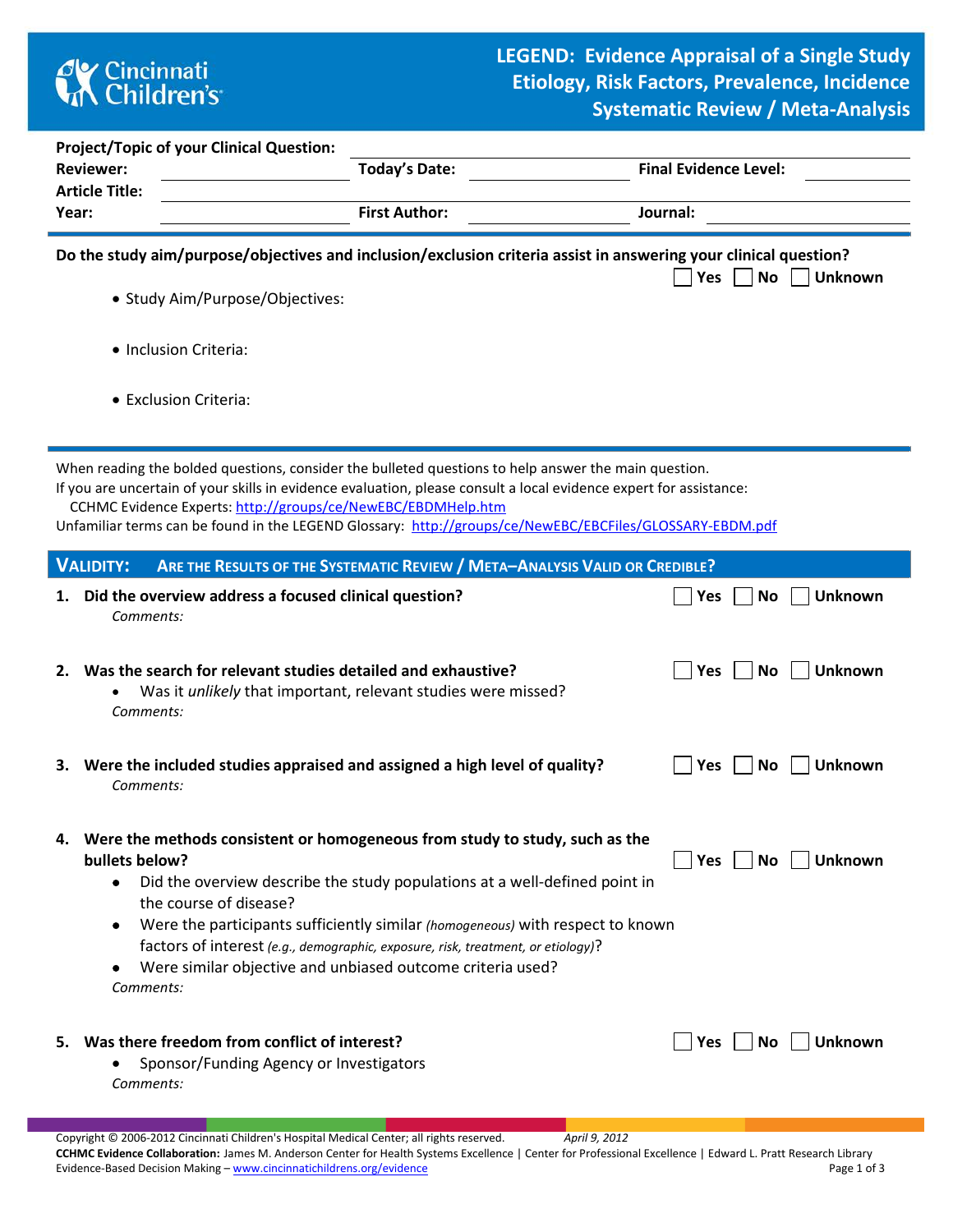

|                                                                                                                                                                                                                                                                                             | <b>ARE THESE VALID STUDY RESULTS IMPORTANT?</b><br><b>RELIABILITY:</b>                                                                                                                                                                                             |  |  |  |  |  |  |  |
|---------------------------------------------------------------------------------------------------------------------------------------------------------------------------------------------------------------------------------------------------------------------------------------------|--------------------------------------------------------------------------------------------------------------------------------------------------------------------------------------------------------------------------------------------------------------------|--|--|--|--|--|--|--|
|                                                                                                                                                                                                                                                                                             | 6. Were the statistical analysis methods appropriate?<br><b>Unknown</b><br><b>No</b><br><b>Yes</b><br>Were the statistical analysis methods clearly described?<br>If subgroups were evaluated, was a statistical adjustment made for the differences?<br>Comments: |  |  |  |  |  |  |  |
|                                                                                                                                                                                                                                                                                             | 7. What are the main results of the study? (e.g., Helpful data: Page #, Table #, Figures, Graphs)                                                                                                                                                                  |  |  |  |  |  |  |  |
|                                                                                                                                                                                                                                                                                             | For an Etiology Study: How strong is the association/correlation between exposure and outcome?                                                                                                                                                                     |  |  |  |  |  |  |  |
|                                                                                                                                                                                                                                                                                             | For a Prevalence or Incidence Study: What is the rate?<br>(e.g., number per population [prevalence] or number per population per year or other time period [incidence])                                                                                            |  |  |  |  |  |  |  |
|                                                                                                                                                                                                                                                                                             | What were the measures of statistical uncertainty (e.g., precision)?<br>(Were the results presented with Confidence Intervals or Standard Deviations?)                                                                                                             |  |  |  |  |  |  |  |
|                                                                                                                                                                                                                                                                                             | 8. Were the results statistically significant?<br><b>Unknown</b><br><b>Yes</b><br>No<br>Comments:                                                                                                                                                                  |  |  |  |  |  |  |  |
|                                                                                                                                                                                                                                                                                             | 9. Were the results clinically significant?<br><b>Yes</b><br><b>Unknown</b><br>No<br>Comments:                                                                                                                                                                     |  |  |  |  |  |  |  |
|                                                                                                                                                                                                                                                                                             | <b>APPLICABILITY:</b><br>CAN I APPLY THESE VALID, IMPORTANT STUDY RESULTS TO TREATING MY PATIENTS?                                                                                                                                                                 |  |  |  |  |  |  |  |
| <b>Unknown</b><br><b>No</b><br>10. Can the results be applied to my population of interest?<br>Yes<br>Do the exposures or outcomes apply to my population or question of interest?<br>Were the participants or populations in this study similar to my population of interest?<br>Comments: |                                                                                                                                                                                                                                                                    |  |  |  |  |  |  |  |

## **11. Are my patient's and family's values and preferences satisfied by the knowledge gained from this study** (such as outcomes considered)? **All Studies 1 and Studies 2 and Studies 1 and No Unknown**

*Comments:*